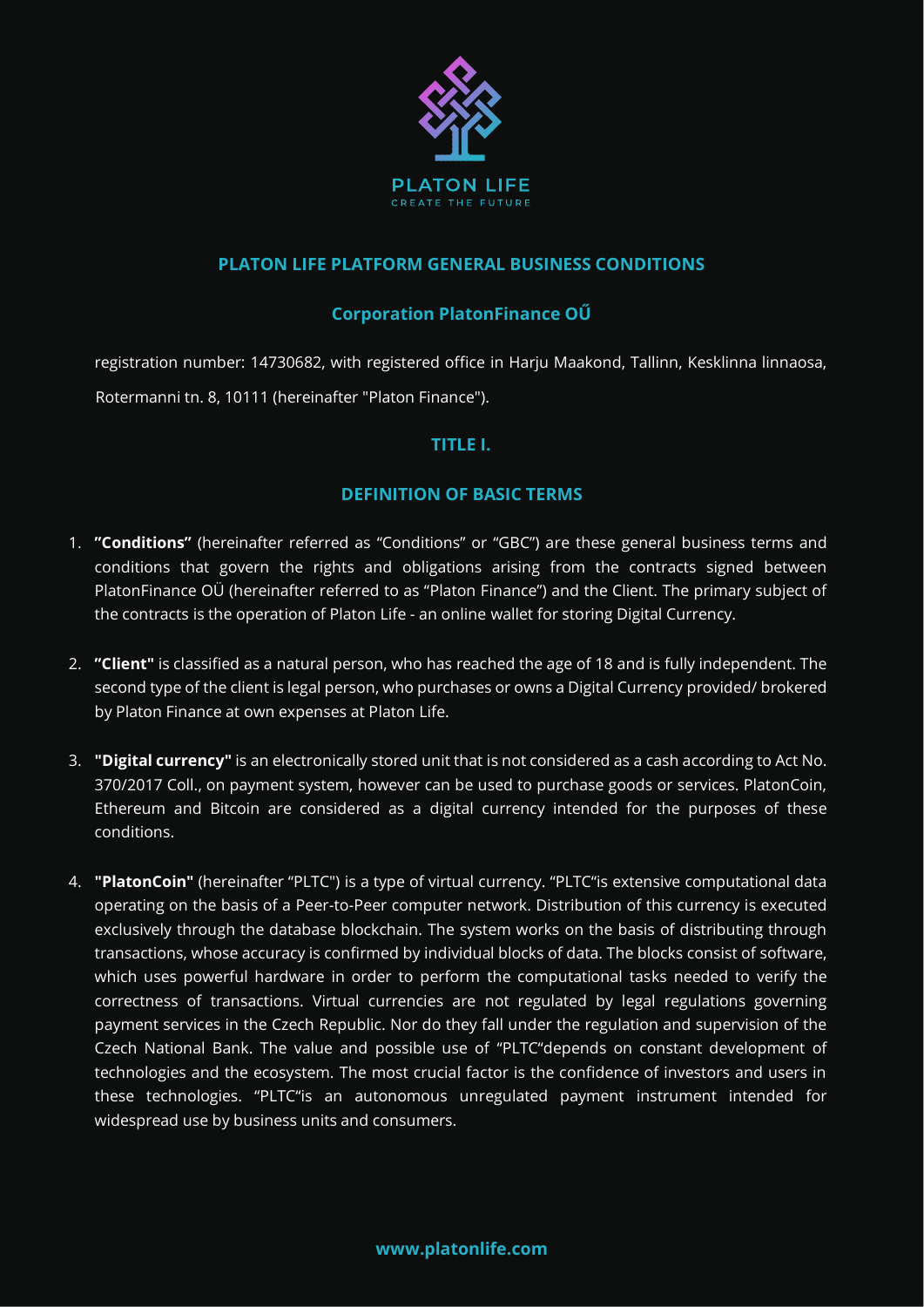

- 5. **"Platon Life"** is an ecosystem of products and services provided by Platon Life group. The purpose of these products is to support the "PLTC"shift by creating a unique system of goods and services to be offered. The second important aspect is demand for entities having and accepting PLTC in their payment system.
- 6. **"Platon Life Group"** is a globally operating group consisting of Platon Life companies.
- 7. "**Platon Wallet**" is an electronic wallet or a way how to store and transfer Digital Currencies.
- 8. "**Marketplace**" is an electronic auction of PLTC sold by the Seller to another third party, the sale of which is facilitated by Platon Finance through the Seller's offer located on the so-called marketplace.
- 9. **"Term"** e-mail is the e-mail address provided by the Client, while creating a Platon Life account and is intended primarily for the communication between Platon Finance's and the Client.
- 10. **"Means of remote communication"** (hereinafter "remote communication") are the means of communication by which is signed the contract between Platon Finance and the Client. These means of communication are in particular the Platon Finance Website, Platon Life, the telephone line or the Platon Finance email address.
- 11. The abbreviation **"VAT"** means value added tax at the rate valid under applicable and effective legislation.
- 12. Term **"Act"** is Act No. 634/1992 Coll., On Consumer Protection. The Czech Trade Inspection Authority www.coi.cz supervises compliance with this Act in case the Client is a Consumer.
- 13. Application Platon Finance- Platon Life is located on **"Internet Platform Platon Finance"** https://app.platonlife.com
- 14. **"Sale and purchase of Digital Currency"** is governed by the general business terms and conditions intended for selling Platon Finance products by Platon Finance.
- 15. **"Legalization of proceeds of crime"** means intentional acting consisting of:
- a) Converting a thing with the knowledge that such a thing is the proceeds of crime, in order to enable the person, who participated in committing such a crime as to avoid the legal consequences of its offense;
- b) Hiding, transferring, possessing and using of proceeds of crime;
- c) Obscuring the origin of a thing that is the proceeds of crime, hiding or concealing its nature, its
- d) location, movement or ownership or other right to it;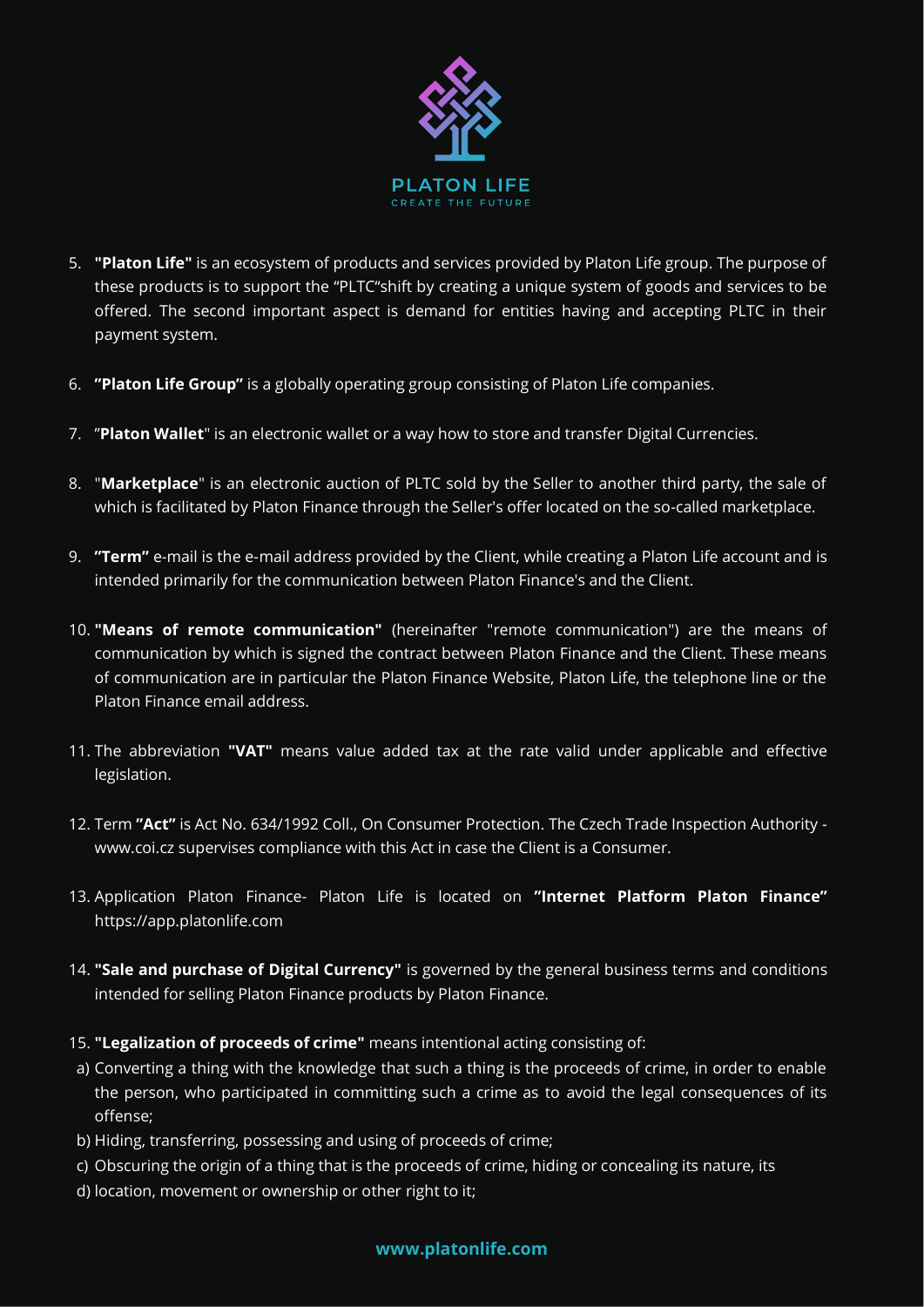

e) Participation in the laundering of the proceeds of crime in the form of complicity.

"Terrorist financing" consists of financial or material support or the raising of funds with the aim to commit a terrorist criminal act, criminal offense of supporting and promoting terrorism or to commit the act of threatening by terrorist offenses. Terrorist financing is illegal.

## **TITLE II.**

### **THE SUBJECT OF BUSINESS TERMS AND CONDITIONS**

- 1. These Conditions regulate in detail the rights and obligations of the Contracting Parties arising from the Contract regarding the establishment of an account in Platon Life, including Contracts signed with the use of PKD (hereinafter referred to as the "Contract").
- 2. These Terms and Conditions are an integral part of each Contract, unless Platon Finance makes a decision to exclude them.
- 3. The Client is aware of these Conditions and has the opportunity to become acquainted with them before placing the Order. Also, the Client confirms that has read the Conditions and that agrees with them by establishing an account in Platon Life.
- 4. Platon Finance reserves the right to change or complement the original version of the Conditions, in dependence to changes in legislation and market and economic conditions in the area of trading with Digital Currency. Amendments and Additions to the Terms become effective as soon as released on the Platon Finance Website.
- 5. Legal relations not explicitly regulated by the Contract or the Conditions are governed by the relevant establishment of the valid legal regulations of the Czech Republic, in particular Act. No. 89/2012 Coll., the Civil Code, as amended and hereinafter (the "Civil Code").
- 6. All previous Arrangements concerning the content of the Contract expire by signing the Contract.

## **TITLE III.**

## **REGISTRATION AND ACCOUNT ESTABLISHMENT**

Part 1. Registration

1. The Client accomplish the Registration via registration form posted on the Website.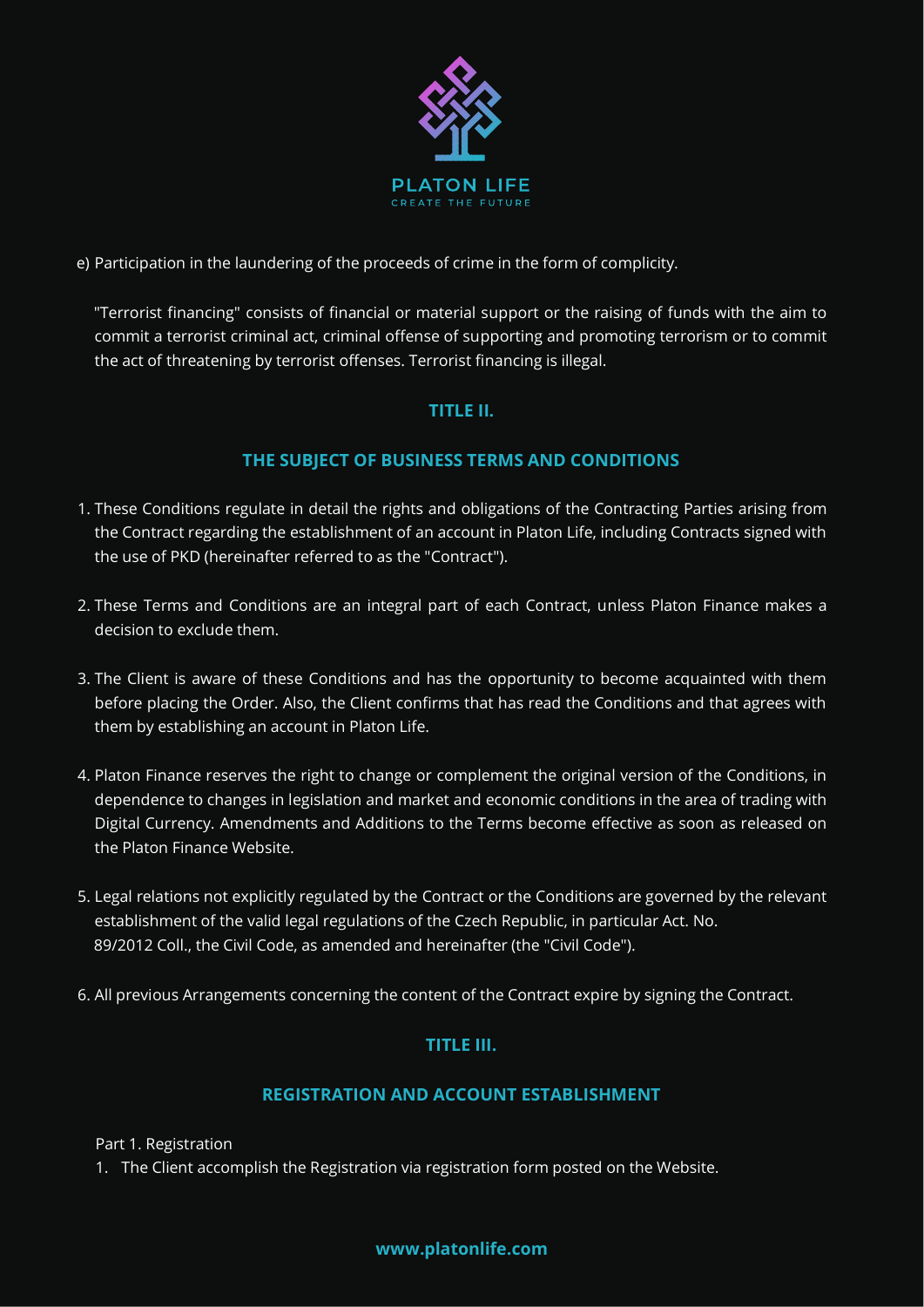

- 2. The client is asked to provide only original data while performing Registration, in min. range: name, surname, e-mail address and password.
- 3. The client establishes an account as part of the registration process. The system distinguishes two types of accounts. The Client's personal account or, in the case of a legal entity, a company account.
- 4. In case the Client is a natural person, the requirement is also to state his name and surname, registration e-mail and the country of origin upon the Registration.
- 5. If the Client is a legal entity, he will perform Registration in the account settings for natural persons, in the "Business" section, where he is required to provide the name and surname of the person of the statutory body performing the registration, company name, ID number and the country in which the legal person has its registered office. Legal entities will be registered in the "Business" section, which is further specified in the Title III, Part 2 of these Conditions.
- 6. Platon Finance has the full right to request additional data or documents in order to prove the identity of the Client.
- 7. Platon Finance will automatically send a link to the e-mail address provided in the registration form, which serves to verify the authenticity of the registration e-mail. The Client is asked to open the link in order to verify the authenticity of the registration e-mail. After this step the Client is subsequently entitled to log in to his account and change his password firstly initiated in the registration form.
- 8. The client is always entitled to log in to his Platon Life account using the e-mail address he provided as a registration e-mail during Registration and using the same password. The client is not entitled to log in to an account other than his own.
- 9. The client has the opportunity to execute 2 phases verification of his account, according to own preference. The client is entitled to choose among email authentication, Google Authenticator and Symantec VIP. After entering the registration e-mail and password, the second verification phase selected by the Client will be required in case the Client have choose 2 phases account verification.
- 10. Each Client is entitled to possess only one account within Platon Life.
- 11. The Establishment and maintenance of a user account in Platon Life is directly linked to completion of the registration, what is the result of the Contract signed between Platon Finance and the Client. The user account in Platon Life is established for the Client free of charge.
- 12. The client is entitled to manage his account independently. The client has the possibility to choose his preferred application language, type of communication, preferred FIAT currency (for example EUR), set notifications and is also entitled to edit his personal data (name, surname, address). What´s more the client is also entitled to change the password to Platon Life.
- 13. The Client is asked whether he agrees to receive the Newsletter issued by Platon Finance while performing registration. Exist option to refuse to send the Newsletter.

### **Part 2. Business section**

1. The Business section is visible only to Clients with a company account, or to Clients with assigned rights to a company account.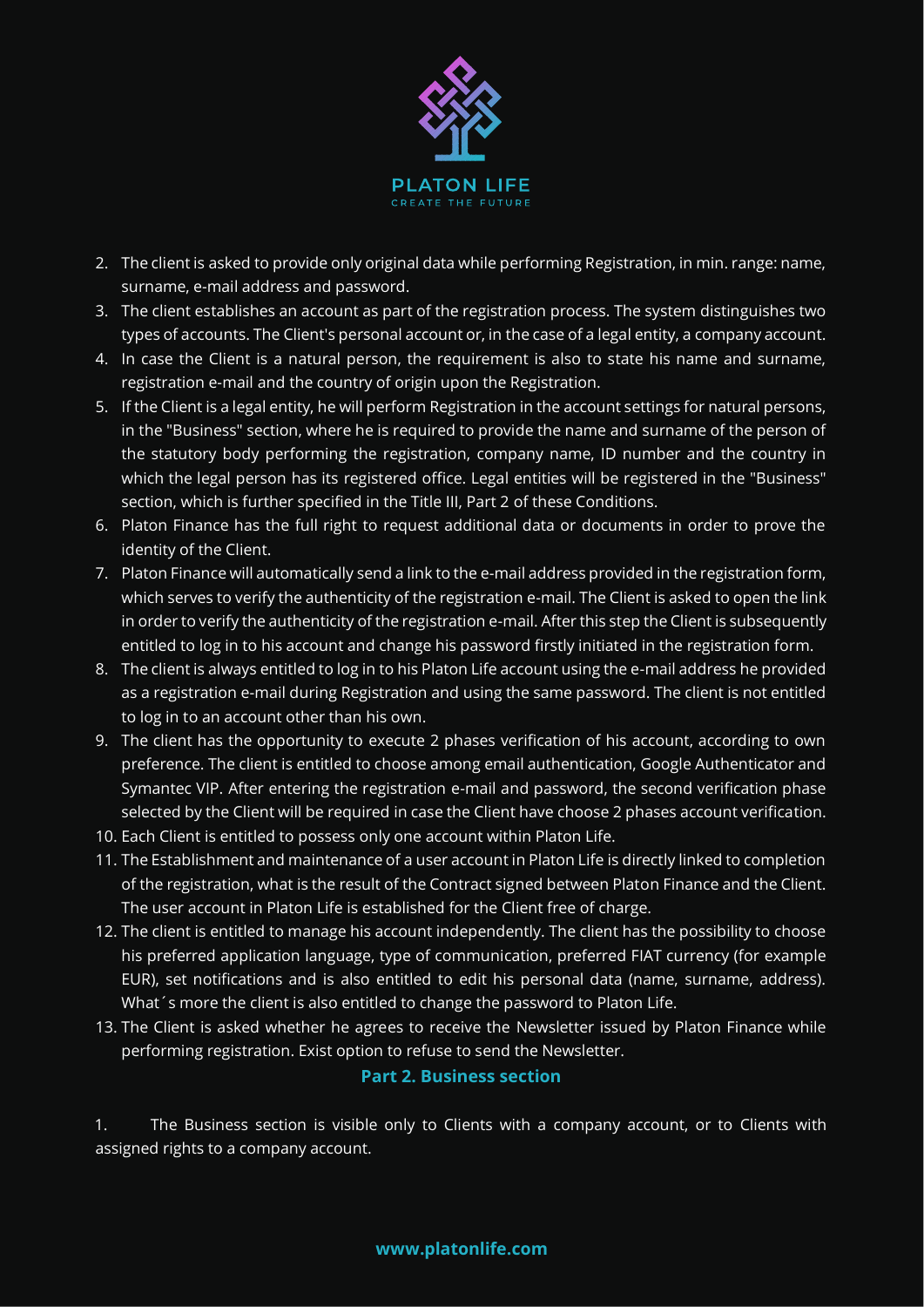

2. Within the Business section, the Client is allowed to request payment of the invoice, which is a function for creating an incoming payment order in cryptocurrency directly to the Client's account. It is necessary to select the target account / currency, enter the amount, the invoice number and fulfill everything important in the e-mail to send. The status of individual payments is visible in the list of orders.

3. The business section also contains a section "payment terminal", where the tools serve as a payment terminal for the easiest possible receipt of payments for goods and services "live", for example in a stone shop. The Client's customers can pay for the goods from their Platon Life account using the Scan & Pay function. The Payment Terminal section is divided into two parts - the cash register and an overall overview of transactions at the terminal. The cash register section allows the Client to see the history of transactions, but limited to transactions created by the logged-in Client and limed to the creation of a receipt. The receipt is created by itself after entering the amount in PLTC and entering a note related to the payment. The next step is the receipt creation together with the QR code, which the Client's customer scans using the Scan & Pay function. A Confirmation will be sent to the Client once the Transaction is successfully completed. The second part of the "Payment terminal" is an overview of transactions visible at the terminal. The amounts of all transactions are ready to find at the terminal. The sellers can easily find Transactions divided by days with the option to open the concrete day in more detail.

4. The Account Proprietor has the right to grant access to the business section to other persons. The list of authorized persons and their authorizations are always visible to the Account Proprietor. The Authorization can be changed every time and access can be revoked completely. The Client is required to fill in the e-mail all details and access type in order to be considered as an authorized. The Authorization could be either Full Access to the entire business section or Payment Terminal only with the possibility to issue receipts with access to your own list of received payments.

# **Part 3. Availability and Purchase of Digital Currency**

1. Platon Life enables the Client to store, receive or send the Digital Currency. The Purchase of Digital Currency is performed exclusively in accordance with the general business terms and conditions for the Sale of Platon Finance products. Currently Platon Finance department prepares an application for the direct Purchase of Digital Currency through Platon Life. The terms of all such transactions are listed in the General Business Terms and Conditions of Platon Finance Department intended for the sale of products.

2. The Client deposits the Digital Currency to the Platon Life Platon Finance account by executing a Digital Currency Purchase. The Digital Currency is credited when the relevant amount of the Digital Currency is credited to the Platon Life account. Confirmation is sent to the Client e-mail address after successful operation.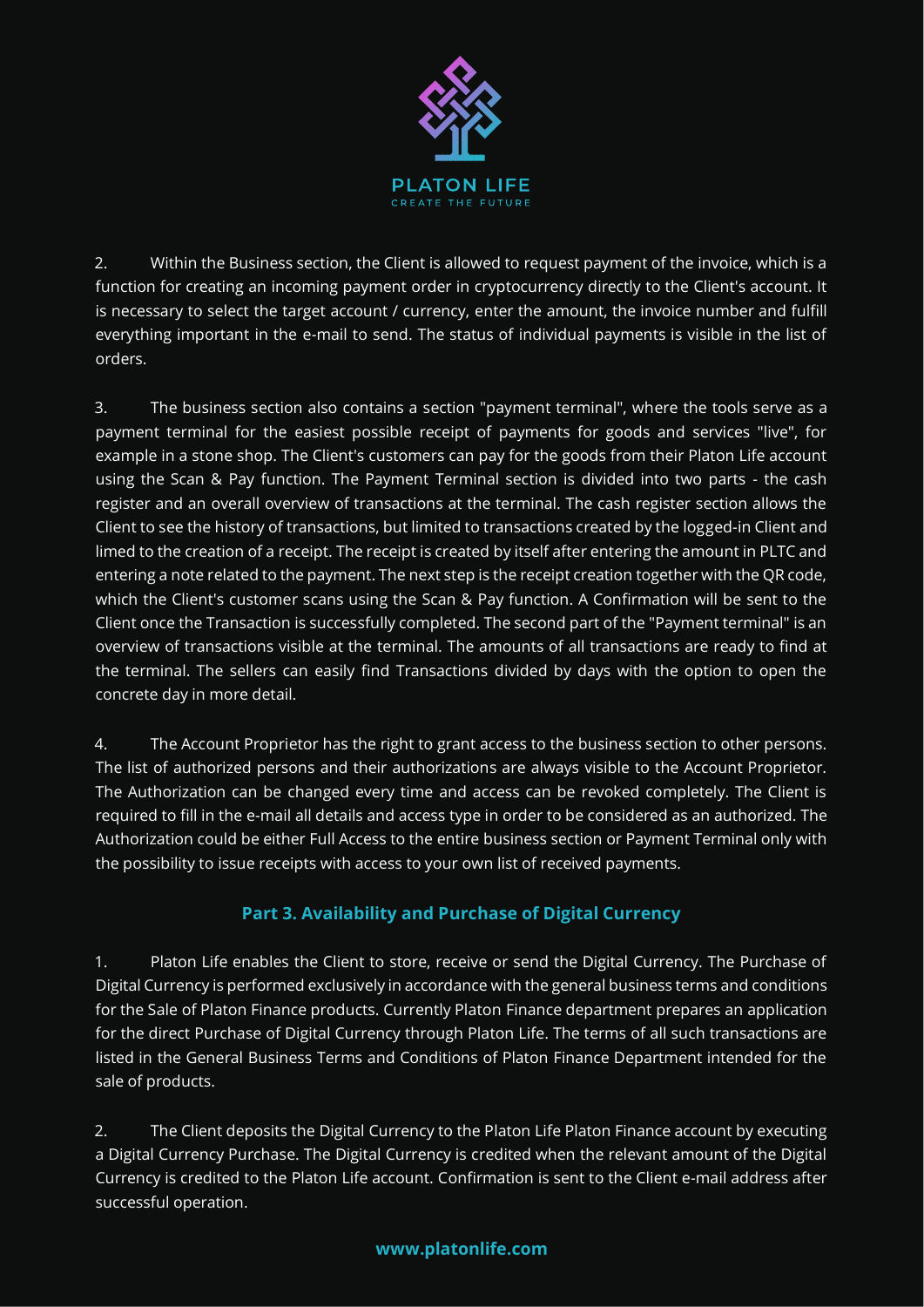

## **Part 4. KYC and AML client identification**

1. The identification of the client while Registration process and when establishing an account is guaranteed by Platon Services s.r.o., Business ID: 47883626, in accordance with the rules outlined in Act No. 253/2008 Coll., On certain measures against money laundering and terrorist financing (KYC and AML) through the KYC solution provider Sum & Substance (sumsub.com).

2. As stated in point 1 of this part of the GTC, KYC is the identification of the client, which performed through the online service Sum & Substance (sumsub.com).

3. Identification can be performed in the following three levels. Basic level verifies only the Client's identity card and the Client's lifetime. The Client's operations with PlatonCoin within Platon Life are limited to the amount of 4000 EUR in this case of identification. The more extensive level of identification enables to verify not only identity card, as well as the Client's postal address. The Client's operations with PlatonCoin within Platon Life are limited to the amount of 10000 EUR. The most extensive identification requires The Client to fill in the AML Platon Finance questionnaire. The Client's operations with PlatonCoins within Platon Life are not limited.

4. The Client is always required to prove upon request his identity and the origin of the funds for which he purchased the PLTC and the origin of the PLTC (for example to prove the legal title of their acquisition - by donation or purchase).

5. In the case the Client is not able to fulfill its obligations arising for him from Article 4.4 of these GTC or arising from generally binding legal regulations (especially AML), he will not be allowed to carry out transactions with PlatonCoins within Platon Life in any way. The client is not entitled to require a compensation for any property or non-property damage or to claim payments that have not been made.

6. Details regarding Platon Life during execution of the Client payments in PlatonCoins or another disposing with Platon Wallet are regulated in the Client's AML Statute.

# **Part 5. Subscriptions**

1. The client is entitled to subscribe to the package of services in Platon Life for a monthly subscription, what enable him to enjoy the benefits defined in the purchased package.

2. Platon Finance offers to Clients two types of packages, namely the Free package (Root) and the Blossom package. The Free package (Root) is provided to Clients free of charge and is also automatically activated for each Client. The Blossom package costs 9.99 EUR per month. This package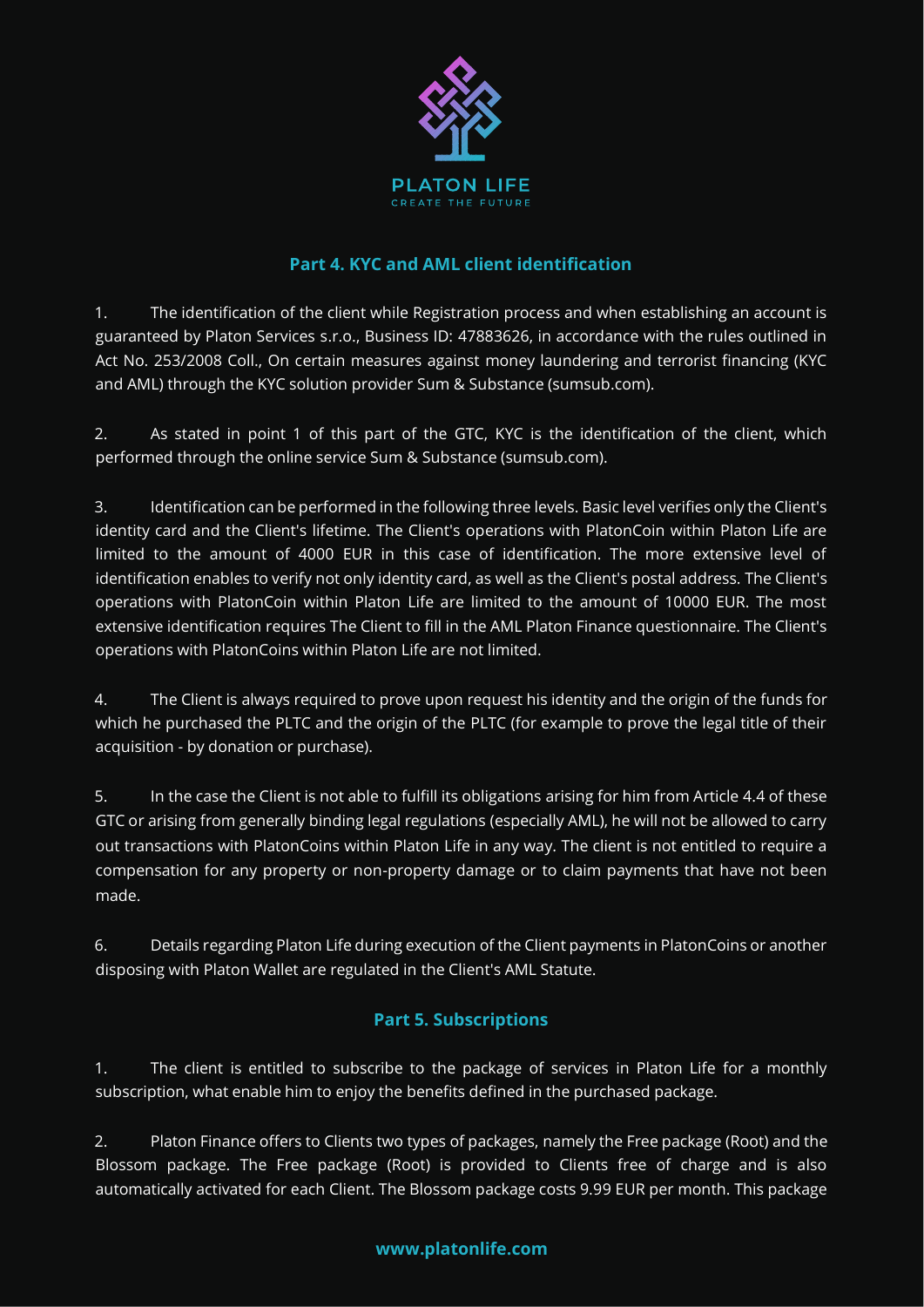

contains the same services as the Free package (Root) with the exception of transaction insurance up to 10000 EUR. The big advantage is the Client receives a bonus for recommending the Platon Life application to new clients, specifically the Referral bonus of the 1st level, which is specified in more detail in Article III, Part 9, Item 3 of these GBC.

3. The client can choose from the offer of packages within the subscription. The next step is to choose the method of the payment. The payment via PayPal, or via PlatonCoins, which the Client has in Platon Life, is at disposal. Immediately after confirming the data provided by the Client, the first payment is executed. The subsequent repeated payment could be set at a monthly interval.

4. The prepaid package will be deactivated on the seventh day after the due date, in the case that any payment was not paid by the Client. The Deactivation of a prepaid package means automatically the change from the prepaid package to a free package.

## **Part 6. Platon Life**

- 1. Within Platon Life, separate accounts (wallets) are at disposal for the following crypto currencies: PLTC, BTC, ETH, BCH, USDT, XML, UNI and LINK. Each of these separate accounts has its own unique blockchain address. Within Platon Life, the Client has also an access to individual accounts, which shows the current account balance, transaction history and the current exchange rate of the selected fiat currency (for example EURO) according to https://coingecko.com
- 2. The provider and administrator of wallets and their keys (so-called custodial wallet) is on the basis of a Contract, the company Platon Services s.r.o., with its registered office at: Černyševského 10, Bratislava-city district Petržalka 851 01, Slovak Republic, Business ID: 47883626, which is responsible for their functioning and security, as well as for data protection in accordance with applicable EU and Czech regulations related to personal data protection.
- 3. Within Platon Life, the client is eligible to use the following functions, namely the "pay", "Scan & Pay", "payment request", "PLTC purchase" and "PLTC staking"
- 4. The "Pay" function is intended for an outgoing payment order in cryptocurrency from the Client's account. The client selects the source account from which the crypto currency is to be deducted, the total amount of the crypt currency and the currency to which the crypto currency is to be transferred. Subsequently fill in the e-mail relevant information, alternatively blockchain address of the recipient, which can be scanned from the QR code. The payment is executed immediately after entering required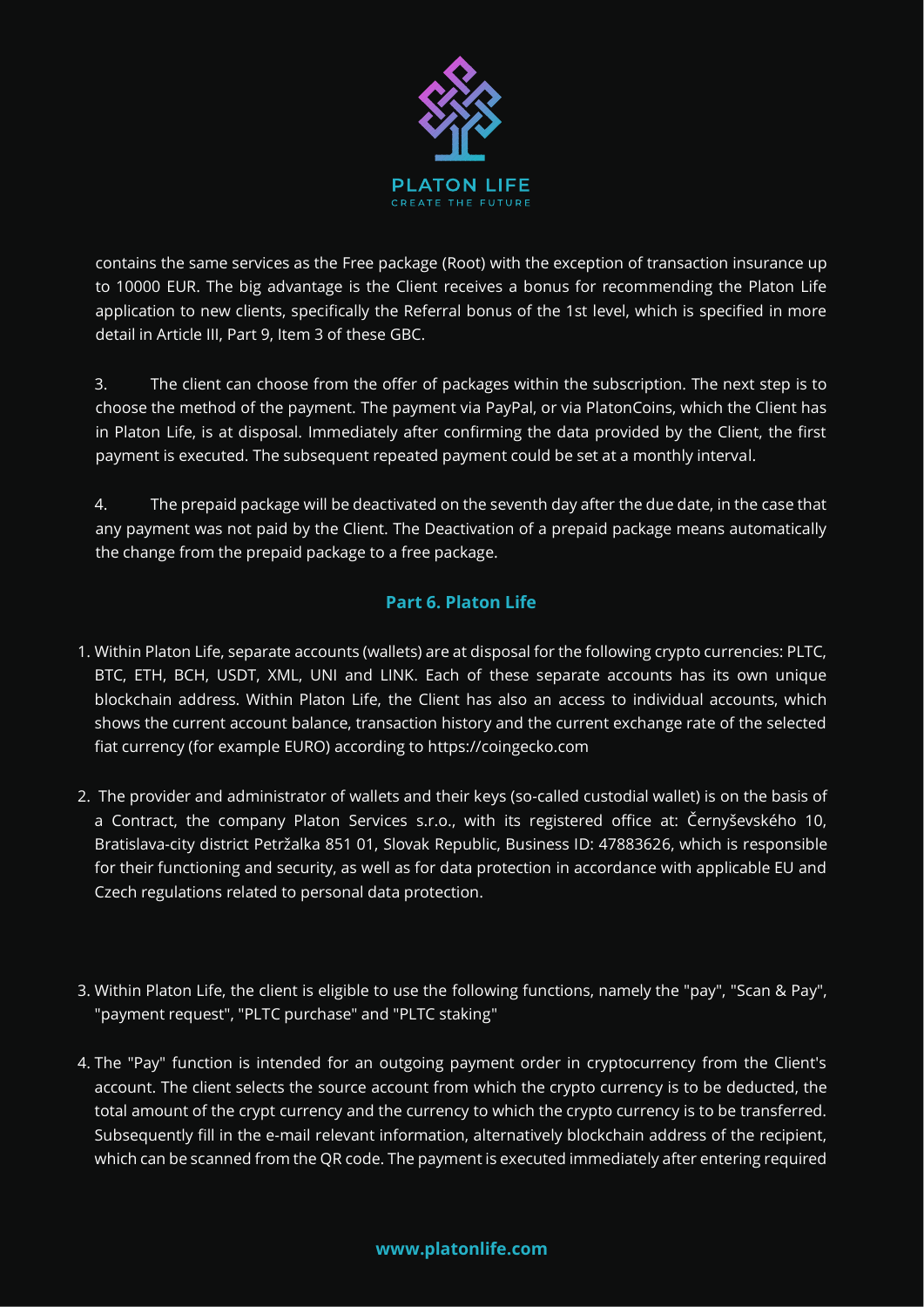

data and confirming the filled data by the Client. Over-limit Transactions, where the limit is set at 5000 EUR, the transaction must be approved by the Platon Finance administrator.

- 5. The "Scan & Pay" function is intended for quick creating an outgoing payment order in crypto currency from the Client's account. Whole operation is performed by scanning the corresponding QR code, what enables to fill in data such as currency, amount, payment note and transaction destination address. The payment is made immediately after the Client confirms the filled in data. Over-limit Transactions, where the limit is set at 5000 EUR, the transaction must be approved by the Platon Finance administrator.
- 6. The Function "Payment request" is a function intended for creating an incoming payment order in cryptocurrency to the Client's account. The Client selects the target account, currency, enters the amount and fills in the e-mail all relevant information, alternatively generates a QR code with a prefilled scan command.
- 7. "Purchase of PLTC" is executed via the PayPal portal (for FIAT) or for the crypto currency BTC / ETH.
- 8. The Function "Platon staking" enables the Client to fix the PLTC. This feature is only available in the PLTC account detail. The Client chooses the amount of PLTC he wants to fix and chooses the length of fixation. 3, 6 or 12 months are at disposal for the fixation. The Client will be able to see the amount of the bonus in% after entering previously mentioned data. The fixation is realized immediately after the confirmation of all data. As soon as the fixation is realized successfully, the number of unfixed PLTC is reduced by the fixed PLTC, and the fixed PLTC appear in the list of fixed PLTC. The client is rewarded by a monthly bonus for PLTC fixation directly on the PLTC Clients' account. The monthly bonus is included in the unfixed PLTC. Once the fixation period chosen by the Client has come to the end, the fixed PLTC will again become unfixed PLTC.
- 9. Enabling to establish an account in Platon Wallet to a natural and legal person fulfilling the conditions of these GBTC is under consideration of Platon Finance. In the case of a natural person, this person must be over 16 years directly to the date of account establishment. Unless this condition is not fulfilled, this person can submit to Platon Finance a statement of its legal representatives granting the underage person to establish account in Platon Wallet, with consent to purchase PLTC and use Platon Life products and services within a concretely agreed extent (at least to the extent specified according to the PLTC value expressed in terms of specific fiat currency). The statement must contain the officially certified signature of the legal representative and must be delivered to Platon Finance in the oariginal version. Notwithstanding, Platon Finance exclusively reserves the right to refuse to establish an account.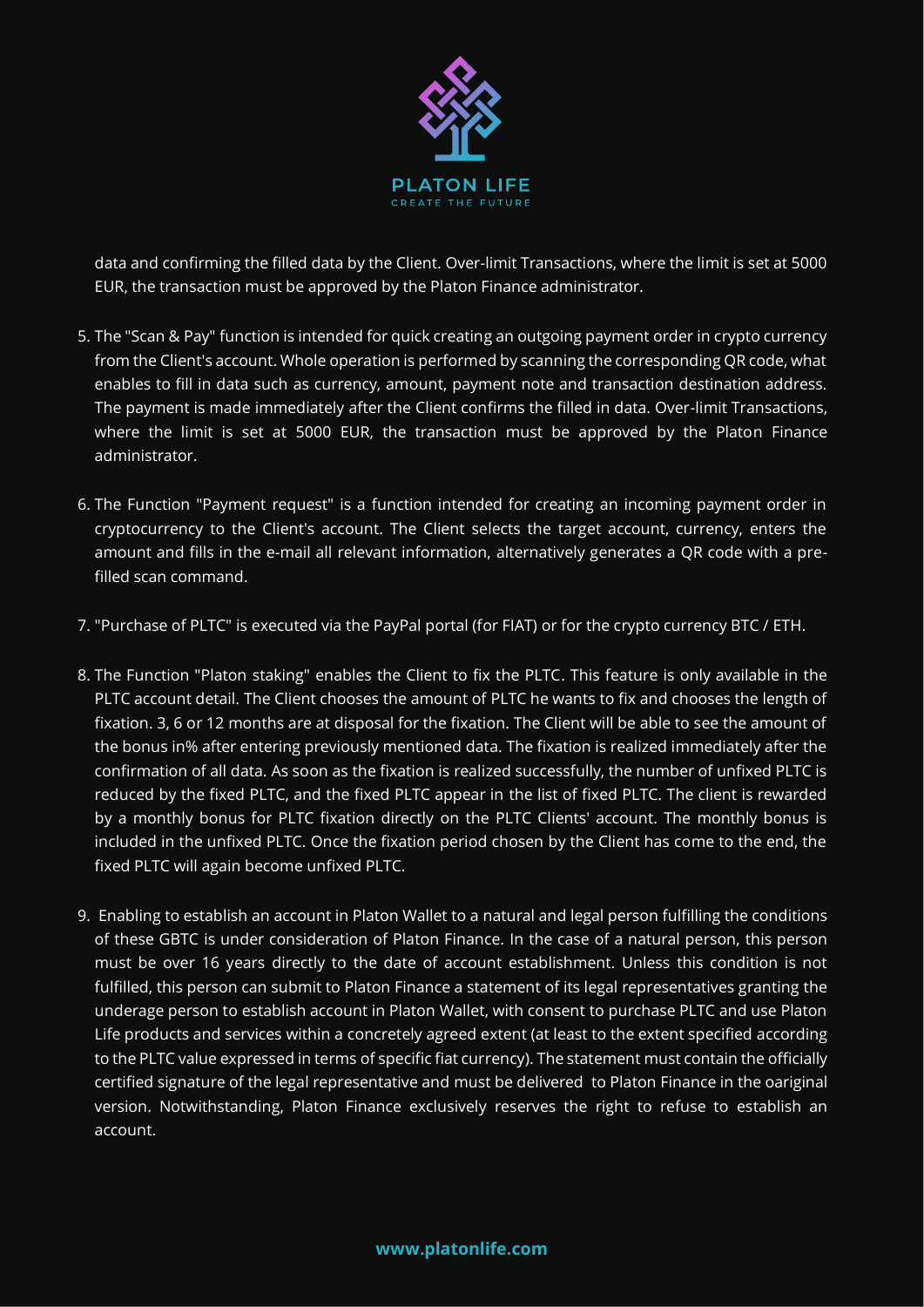

## **Part 7. Exchange point**

- 1. The exchange point enables the Client to exchange cryptocurrency among accounts within Platon Life.
- 2. The client is asked to choose both the currency from which he wants to convert and the currency to which he wants to convert the exchange.
- 3. The exchange rate follows the current exchange rate according to https://changelly.com The exchange is made immediately as soon as the Client confirms the data. Over-limit Transactions, where the limit is set at 5000 EUR, the transaction must be approved by the Platon Finance administrator, however administrator can refuse to execute this kind of change.
- 4. The Client is also entitled to sell the cryptocurrency through a SEPA transfer. Next step is transferring the Client to the Bits of Gold and Changelly websites, where he subsequently can complete the order. The sale can only be executed by converting from Bitcoin cryptocurrency to EUR. Only Customers, who are citizens of one of the Member States of the European Union have direct access to this feature. The Bits of Gold determines the terms of the transfer.

## **Part 8. Vouchers**

1. The Client is entitled to use the direct purchase of vouchers via the Platon Store e-shop. It is possible execute the purchase by PLTC, which the Client has in Platon Life. Separate business conditions modify detailed conditions for the use of Vouchers.

2. The Voucher will be displayed in the Client's Platon Life account or it may be delivered to him directly to address after purchasing from the Client side.

3. It is possible to use the display of the voucher in the form of a QR code, when you want to claim a purchased voucher directly at the merchant, who is the recipient of a voucher. QR code helps to verify the validity of the voucher. In other cases, it is always necessary to follow the trader's instructions and always follow the business conditions of the trader, who issued the vouchers.

## **Part 9. Referral**

1. Clients can invite new clients to the Platon Life application by sharing their unique referral link on social networks, or by e-mail.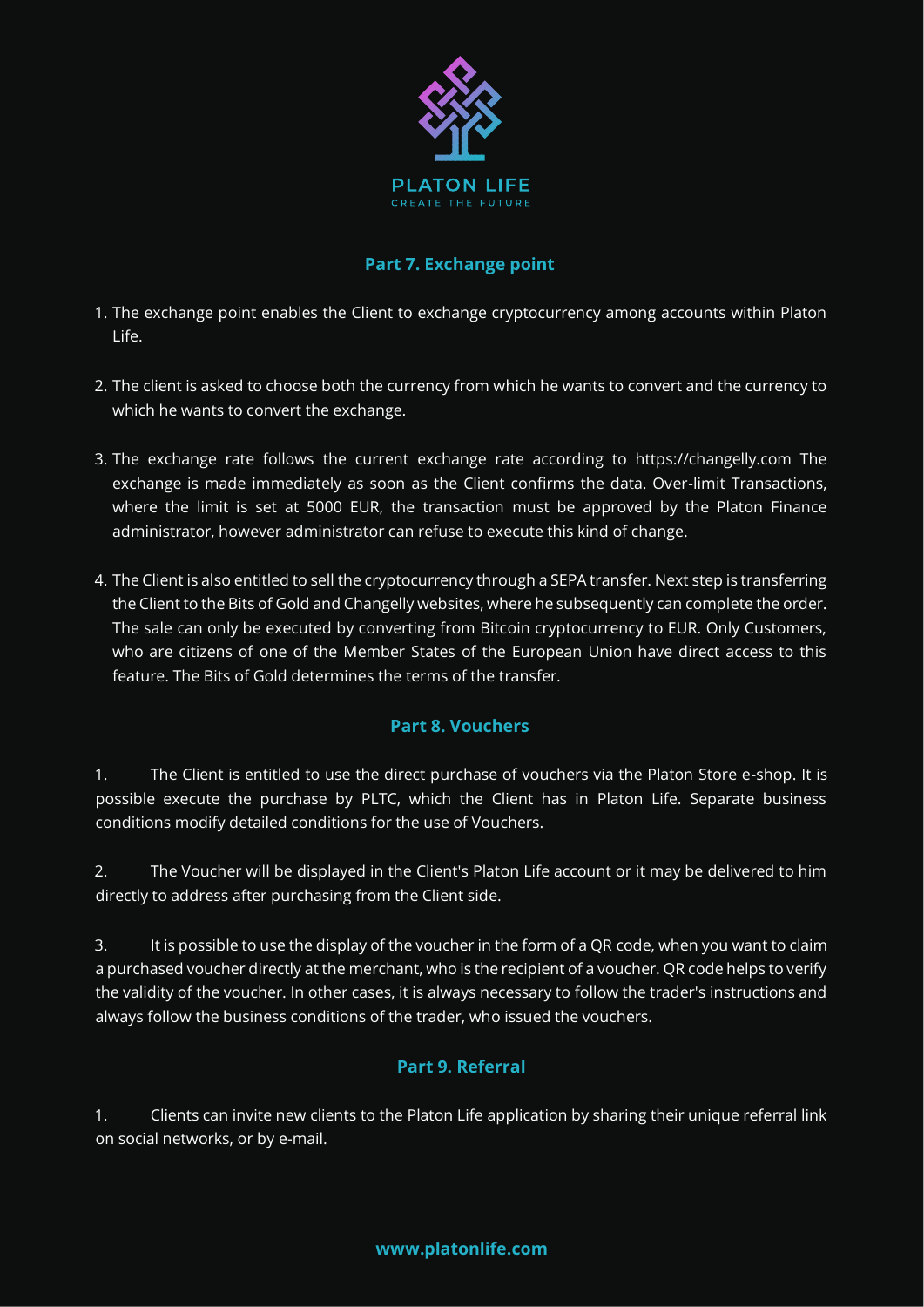

2. Platon Finance publishes individual referral campaigns, which has only limited duration. The Client will receive a one-time referral bonus in PLTC for successfully inviting a new Client. This is special part of this campaign. The amount of the one-time referral bonus is specified in more details in the currently published campaign. The conditions necessary for obtaining a one-time referral bonus are following: the referral campaign must be active at the time of sending the invitation to the new client, the invited Client must complete the registration, including the basic KYC verification. All conditions must be fulfilled during the referral campaign. The set limit for the given campaign must not be exceeded is the last condition for completing the KYC verification.

3. A Client with a prepaid Blossom package will receive a referral bonus in PLTC from the transactions of a successfully invited Client. Following conditions must be fulfilled: the Client must have a valid subscription to the Blossom package and the invited Client must complete the registration, including basic KYC verification.

The amount of the bonus closely depends to the type of transactions executed by the successfully invited Client. 4% of each payment is credited to the Client who has successfully invited a new Client, in the case of payment for a subscription. 4% of each bonus credited to the successfully invited Client is credited to the Client who successfully invited the new Client, in the case of a PLTC staking transaction. The Client is credited with 4% of the fee for the purchase of vouchers, in the case the vouchers were purchased through the Platon Store. Also, the Client is credited with 4% of the fee for the purchase of PLTC, when purchasing PLTC online through an exchange office.

4. The Referral bonus is credited to the Client's referral account, where it could accumulate. Transferring the referral bonus to the Platon Life wallet is executed via the function "pay off". The minimum payout bonus corresponds to EUR 20 in PLTC, according to the current exchange rate.

# **Part 10. Platon Benefit Card**

1. Clients may purchase a Platon Benefit Card from Platon Finance. Using this card Client or another person authorized by Client may have a specified number of PLTCs transferred from Platon Finance to his account in Platon Wallet (hereinafter referred to as the "Benefit Card").

2. The Client is eligible to purchase optional number of Benefit Cards. Subsequently Client is entitled to sell these cards free of charge to any third party designated by him. Each Benefit Card contains its value in fiat currency, expiration date (max. 1 year) and a unique code.

3. After paying the full purchase price for the Benefit Card, Platon Finance will deliver the Benefit Card to the Client's email address. If required also in printed form to the address specified by Client.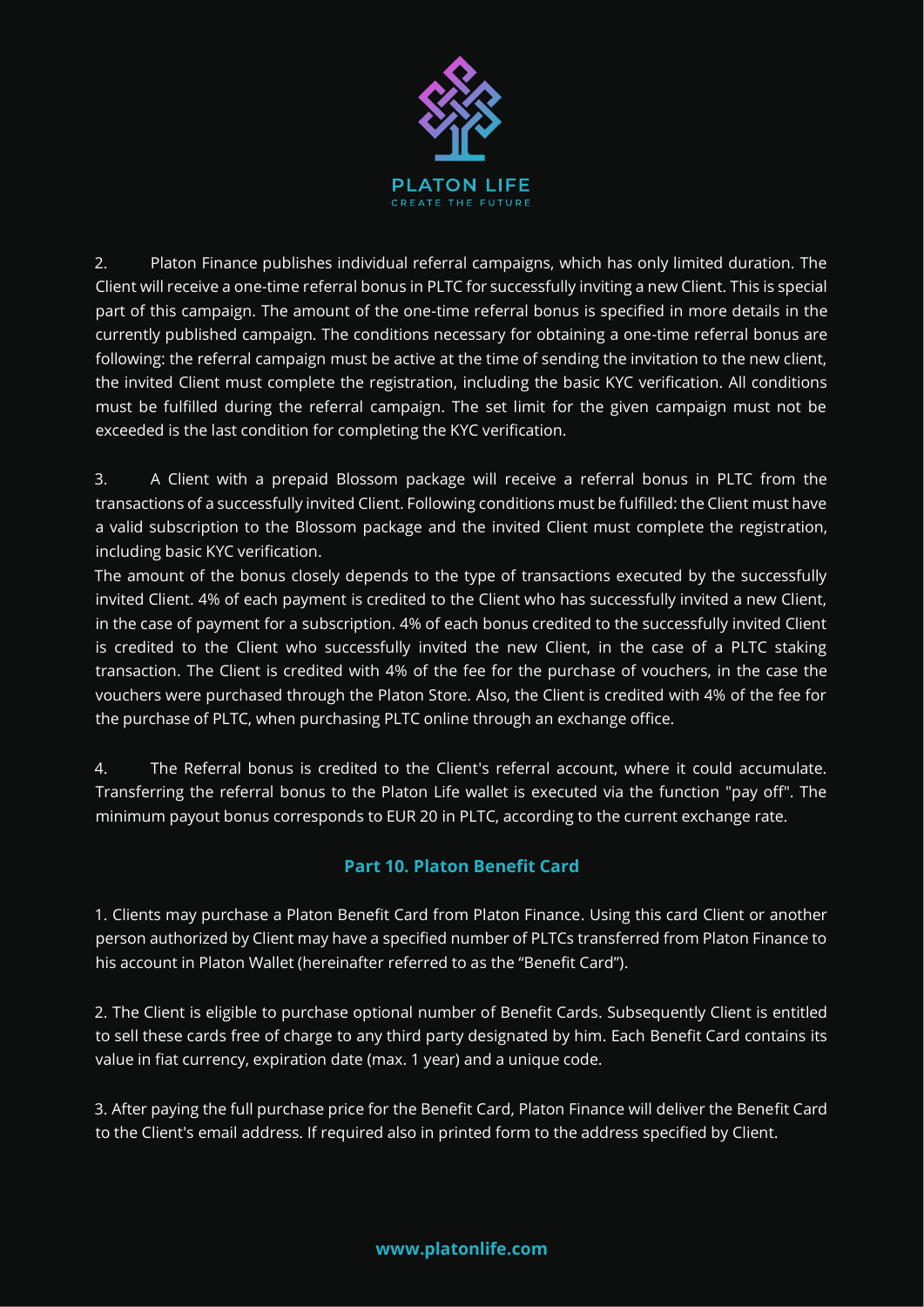

4. The Client or a person authorized by him is eligible to use the Benefit Card only once, not repeatedly. Platon Finance strictly prohibits any resale of the Benefit Card. Any transfer of ownership of the Benefit Card is strictly forbidden.

5. The authorized Card holder is required open an account in Platon Wallet in order to apply within Platon Finance. Furthermore, successfully complete the KYC process and meet the conditions required by AML Platon Finance and further meet any conditions specified by generally binding legal regulations for using the Benefit Card. The PLTC will be transferred in the specified amount in the Benefit Card to the account of the Benefit Card holder in Platon Wallet after successfull fulfillment of all conditions and establishing an account in Platon Wallet. Transferring will be according to the current PLTC / fiat exchange rate currency to which the Benefit Card is issued. The Voucher can be applied only in its entire value (never only ½ the value of the Voucher).

6. Existing Platon Finance customers, who already have active accounts in Platon Wallet, are also entitled to use the Benefit Card.

7. After the successful applying of the Benefit Card, this card will be inactive.

# **Part 11. Marketplace**

1. The Private Client of Platon Finance is entitled to use the Marketplace operated by Platon Finance to sell their PLTC placed in their PlatonWallet account. In order to do so, each such client must transfer the PLTC he intends to sell in the manner described above to the trading part of his PlatonWallet account, and then proceed to enter his bank account information in the Marketplace to which he logs in via his Platon Life account. The purchase price for the sale of PLTCs is to be paid directly to this aforementioned account, and then the client also needs to specify the quantity and unit selling price of the PLTCs at which he intends to sell them via the Marketplace.

2. After entering the above information and creating a bid within the Marketplace, Platon Finance will block the Seller's PLTC on his PlatonWallet account for 168 hours. During this period, the Seller is not entitled to dispose of the PLTC or handle them in any way or form.

3. After verifying the above information, Platon Finance will introduce the Seller's offer into the Marketplace where other participants of the Marketplace can purchase these PLTCs or any part thereof at the stated price. They can do this by accepting the sale offer in the Marketplace section of their Platon Life account login. This acceptance results in the conclusion of a purchase agreement between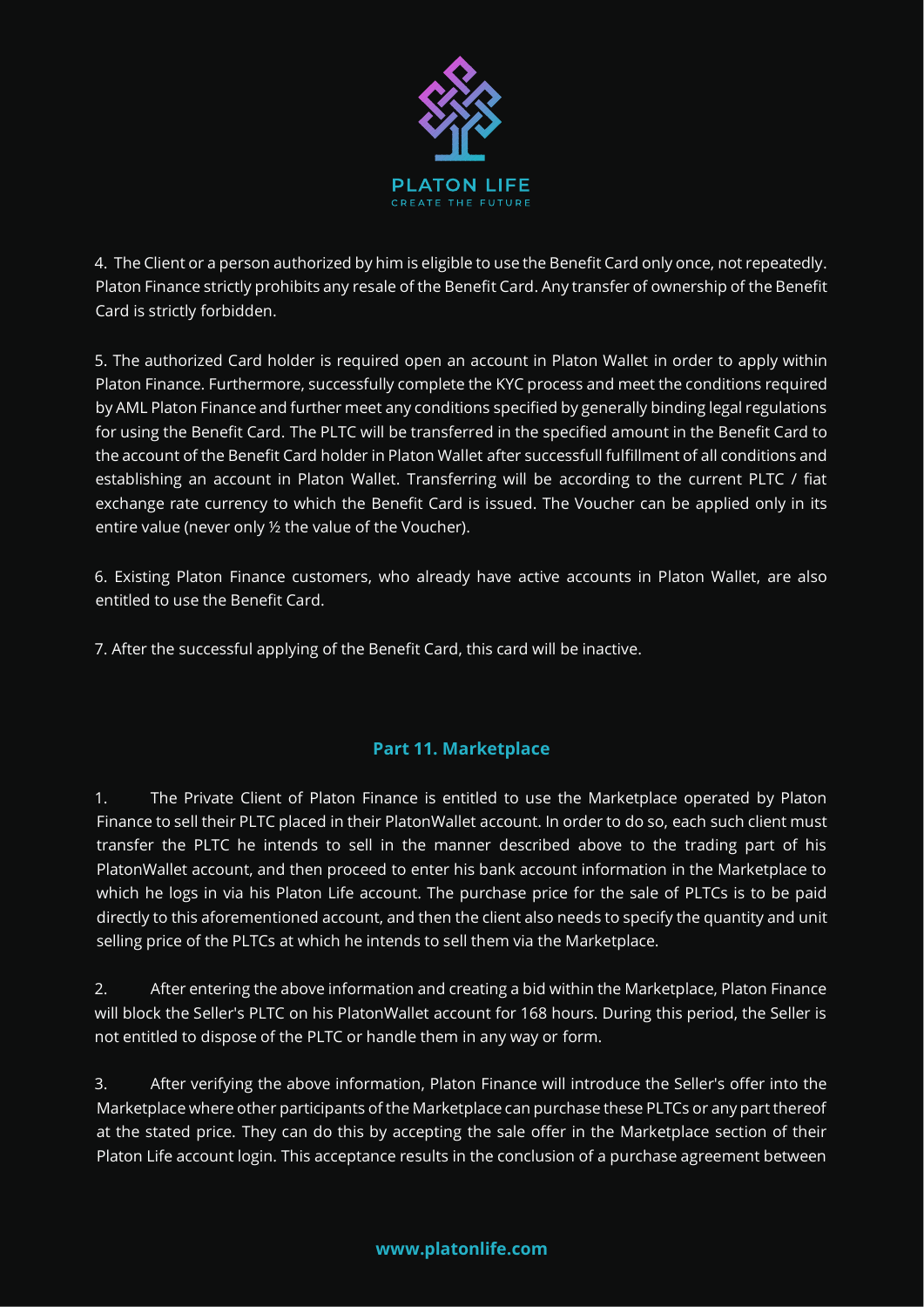

the Seller and the Buyer for the sale of PLTCs under the terms and conditions set out in the offer, with Platon Finance acting as an intermediary.

4. In the case of a completed sale, the PLTC will be deducted from the Seller's PlatonWallet account and credited to the account of the Platon Finance client who purchased them through the Marketplace after paying the purchase price in the manner described below. Each Buyer must then have an active PlatonWallet account in order to complete the transaction. In the event that he does not have such an active account, the PLTC purchased by him will not be transferred to him, and will be registered in the central Platon Finance account in PlatonWallet until then.

5. In the event that the PLTCs are not sold within 168 hours from the time of placing the offer, Platon Finance will unblock the Seller's PLTCs and the Seller is entitled to place a new offer for their sale in the Marketplace.

6. In the case of a sale of PLTC made via the Marketplace, the funds paid by the Buyer for the sold PLTC will be transferred in the amount corresponding to the commissioning fee of Platon Finance to the account of Platon Finance and in the remaining part directly to the bank account of the Seller, all in Czech crowns or in another specified fiat currency.

7. Platon Finance is entitled to a commission on the sale price, which is paid by the Seller, for arranging the sale of PLTC through the Marketplace, in accordance with the current Platon Finance price list.

# **Part 12. Additional Contract Conditions**

- 1. The Client is aware that by purchasing Digital Currency he does not acquire any rights to use registered trademarks, trade names, company logos or patents created by Platon Finance or other third parties, unless agreed differently in a special Contract.
- 2. The Contract is signed in the Czech or English language through the relevant language version of Platon Life. The signed Contract is archived by Platon Finance for the purpose of its successful fulfillment and is not accessible to third non-participating parties.
- 3. Platon Finance declares that all personal data provided by the Client are confidential, will be used only to fulfill the signed Contract with the Client and will not be otherwise published, except in cases, where comes to a distribution or payment system related to the ordered Digital Currency (sharing the name and delivery address). Personal data provided by the Client to Platon Finance for the purpose of fulfilling the Order are collected, processed and stored in accordance with the valid legal regulations of the Czech Republic. The clients have free access to their personal data and the right to correct them,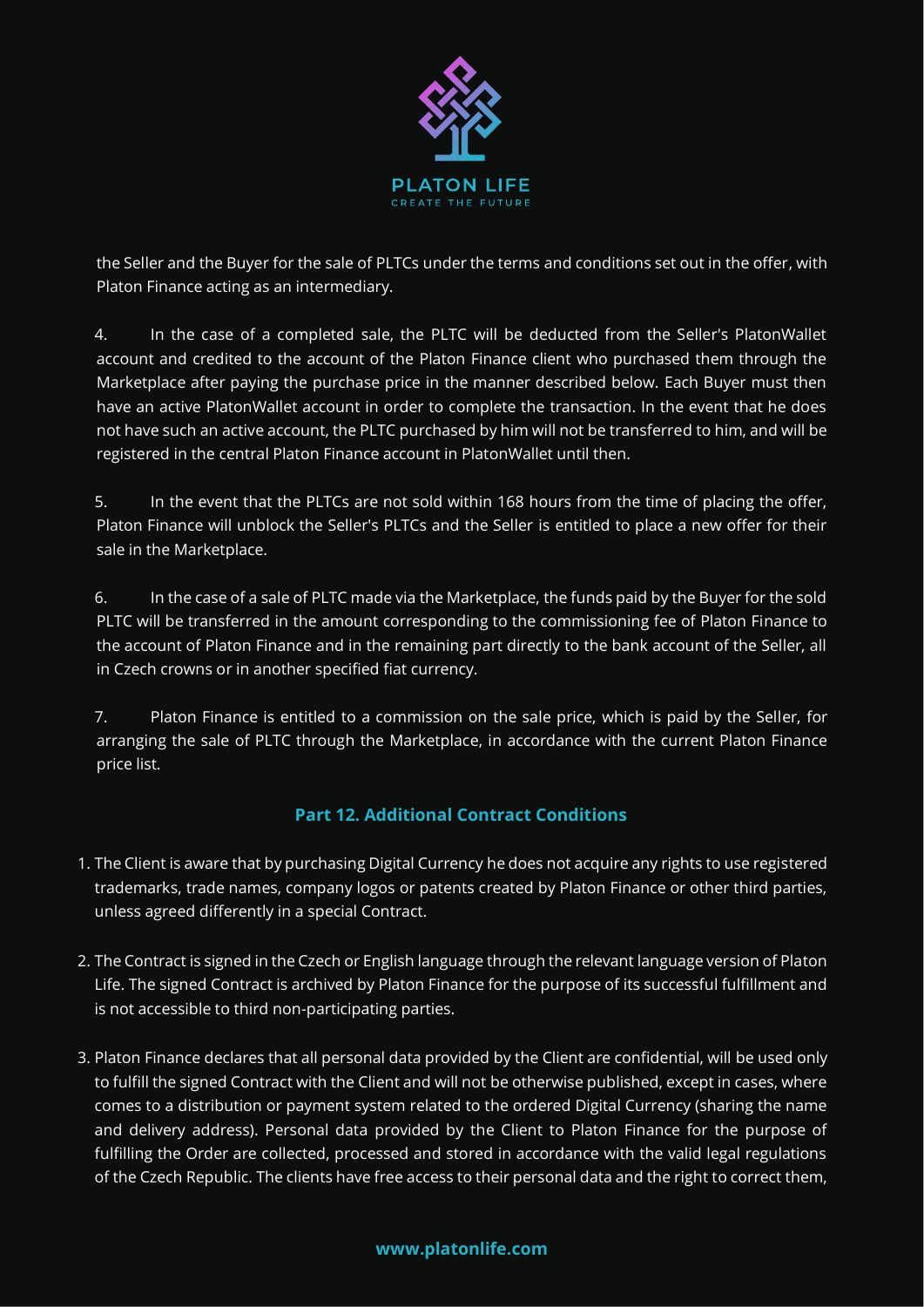

including other legal rights related to their personal data. See Platon Life - Privacy Policy for more detailed information.

4. Platon Finance may provide the latest information related to the Digital Currency in the form of advice, consultations or analyzes, everything at the Client's request. The Client does not have a legal right to obtain the before mentioned information. Taking into account the current situation on the market, stock exchanges and the scope and complexity of the Client's request are factors, which are influencing whether Platon Finance provides information in a manner and within the time limits at its discretion.

5. In the case of providing information under the previous conditions, the Client acknowledges that:

a) the information provided is not legally binding and is intended for information purposes only, not a recommendation, offer or proposal for the signing of any contract, unless expressly stated otherwise;

b) Platon Finance is not responsible for any possible losses of the Client or other third parties incurred in connection with the information provided.

6. Platon Finance the right to keep all e-mails and provide recordings of calls between Platon Company and the Client (including calls made between the Client and a Platon Finance sales representative) in order to protect the rights and legitimate interests of Platon Finance.

7. Platon Finance is entitled at any time to suspend or change the manner or scope of providing any of its services, including Platon Life services as a whole. In this case the Client is not entitled to compensation for any damage incurred in connection therewith.

8. Platon Finance warns the Client of the possible lapses of the Platon Life system mainly due to maintenance and further development of products and services of the Platon Life group. Some of the features of Platon Life, including access to the Platon Wallet, may be restricted or completely denied to the Client as soon as arises some problem.

9. Platon Finance is entitled to restrict the Client's access to any service in Platon Life due to suspicion of the Client's infringement, especially related to suspicion of money laundering or terrorist financing or due to dishonest behavior, possibly infringement of the Client towards Platon Finance. The Client always has the right to deal with Platon Finance in the case of permanent inaccessibility of his Platon Wallet account. It is possible to repurchase the detained Digital Currencies for a price determined according to the agreement between Platon Finance and the Client.

10. The Client is always entitled to use only his user account in Platon Life and should not create more than one account linked to his name or for his person. Platon Finance is entitled to delete the Client's user accounts and leave only one with the possibility to transfer all Digital Currency, claims and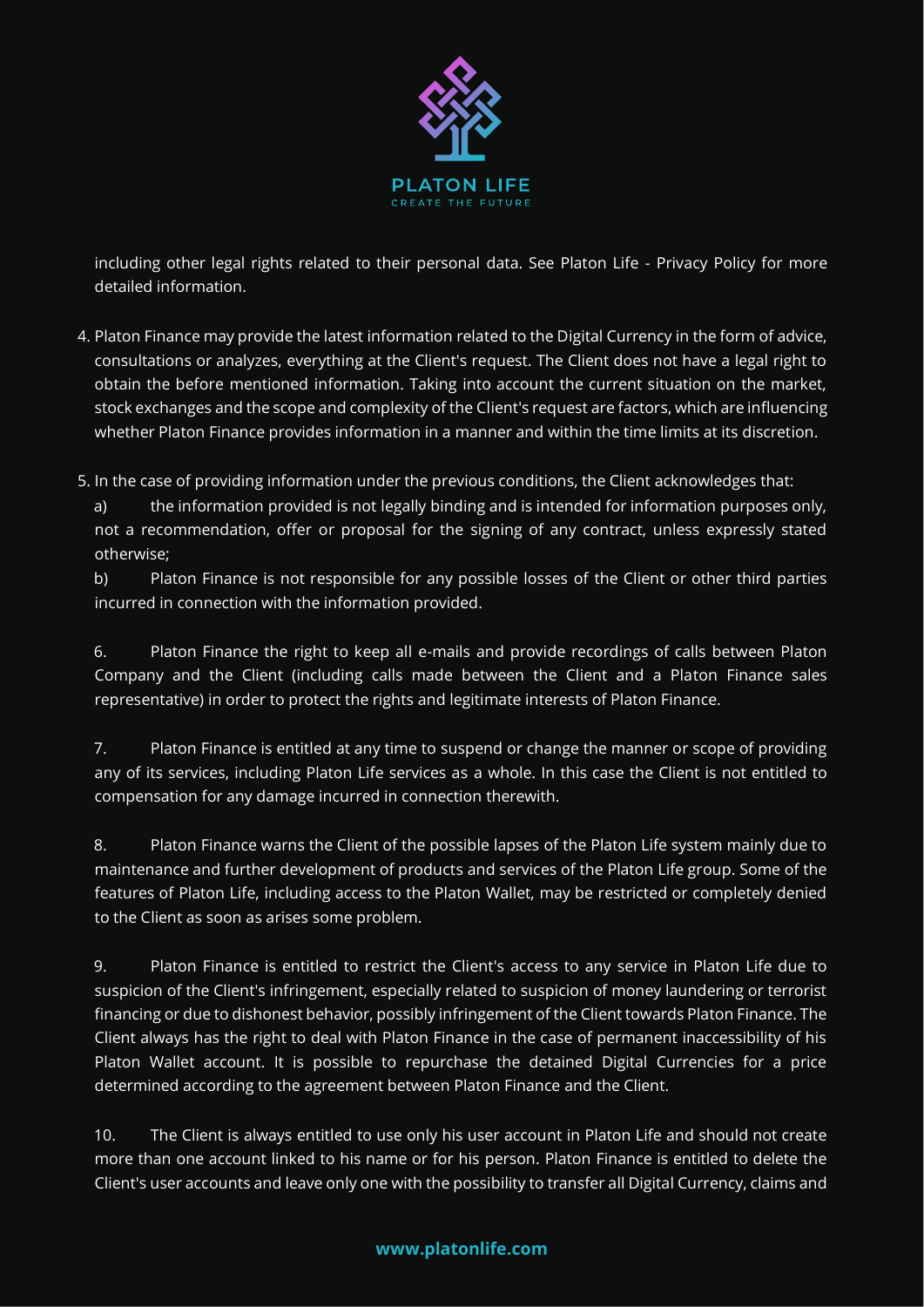

receivables from canceled accounts to one remaining account. The proposal will be offered to the Client enabling him to repurchase Digital Currency held by the Client.

11. During active using Platon Life, the Client is obliged to always behave in such a way, that does not endanger the functioning of Platon Life in any way and does not harm Platon Finance or its other customers. The Client is obliged to provide Platon Finance exclusively with true data and information, to pay attention to the security of the device enabling him to connect into his account in Platon Life, have a high-quality and updated antivirus program, not upload or allow others to upload malicious files or viruses to Platon Life Platform, not upload to Platon Finance device or system. Always inform Platon Finance of any event or the fact, that could violate its obligations under these GTC.

## **TITLE IV.**

### **GENERAL TERMS**

- 1. The client is required to keep the login details for his Platon Life account in secret and not to share it with other persons. Platon Finance is not responsible for the loss or abuse of the password, unless it becomes apparent, that it was caused by Platon Finance's apparent fault or gross negligence.
- 2. The client is required to read important messages from Platon Finance sent to him by e-mail. This message is automatically considered delivered and read after expiring the 7-day period.
- 3. The Client declares by registering and logging in to his Platon Life account following:
- a) account information entered into account are always valid and actual;
- b) in the case some information are accidently changed, the Client is required to update information
- c) any imitation or copying of the Platon Life system is strictly prohibited, will not in start any activity that could in any way harm Platon Life, ownership and participate in the running of the competitive systems is not allowed.

4. The Client confirms by signing the Contract (i) he is entitled to sign Contracts ii) that no regulation or judicial or administrative prohibition prevents him from signing the Contract and subsequently fulfilling his obligations (especially to pay the Purchase Price).

5. Platon Finance must grant written agreement in order the Client would be allowed to transfer any rights or obligations resulting from the Contract.

6. The Client by signing the Contract declares, that he is the sole owner of the Digital Currency and the funds, which were used to purchase the Digital Currency. Funds must not come from criminal activity, participation in criminal activities or other activities, that would violate applicable Czech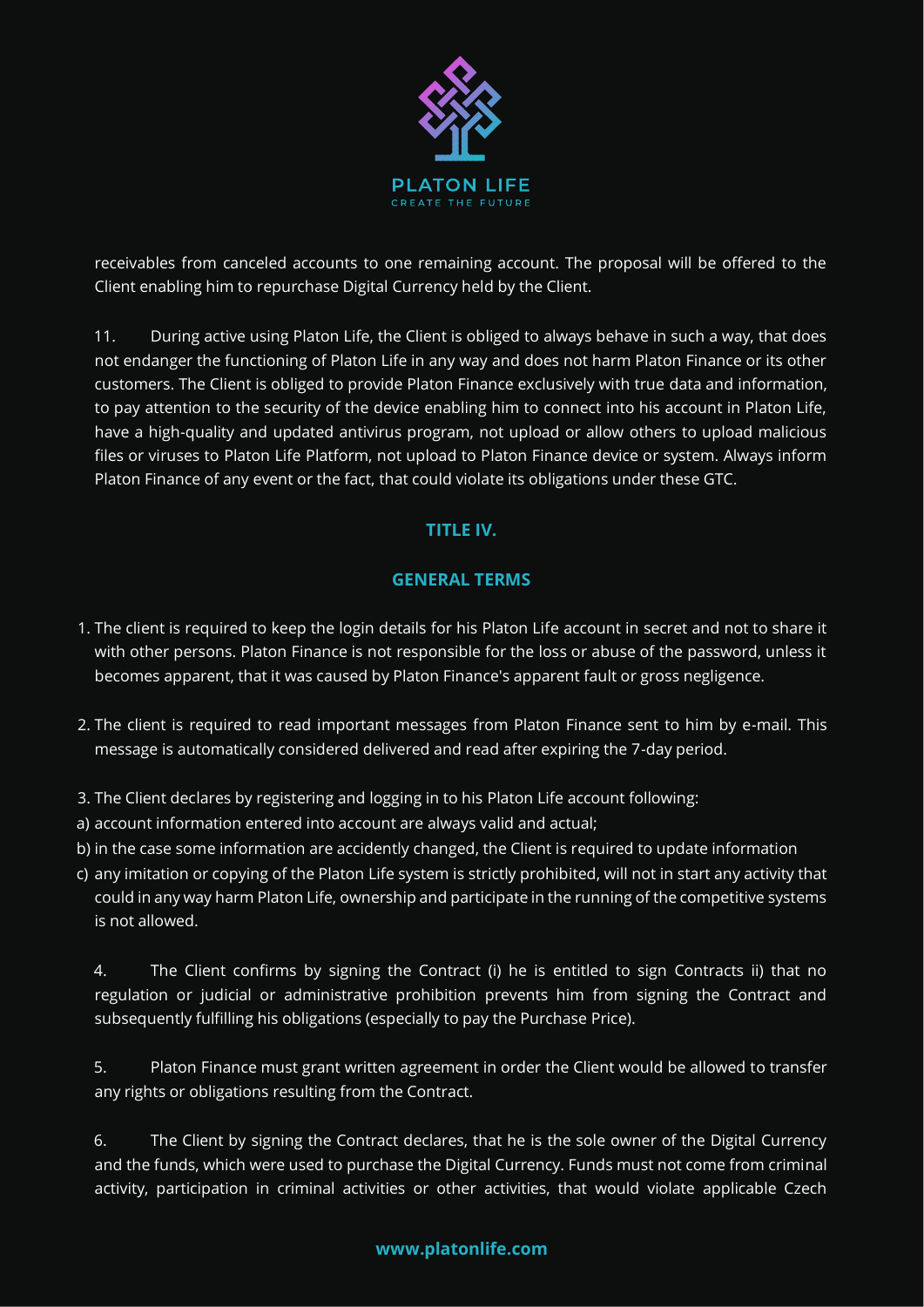

legislation. Related legal acts of the European Communities and the European Union or the state or community of which the Client is a citizen or resident or in which he is located at the time of concluding the Agreement must be preserved. Otherwise, the Client is liable for the caused damage in full range. The Client hereby statement, that the purchase of the Digital Currency is not used for the criminal offense of laundering the proceeds of crime or for financing terrorism.

7. The Contracting Parties declare that the content of the Contract and the Conditions are confidential. Contracting parties agreed to do not allow to share such information to third parties without the consent of the other Contracting Party.

8. The Client is obliged to maintain the confidentiality of information for a period of 10 years after the expiry of the Contract.

9. The previous statement does not apply to the fulfillment of the obligations of the Contracting Party imposed on it by law or decision of a court or administrative or other body or to the consultation of the content of the Contract with advisers of the Contracting Party, who are also bound by confidentiality in relation to the Contract and its content.

10. The protection of the Client's personal data is governed by the Privacy Policy published on the Platon Finance Platon Life - Privacy Policy website.

11. Platon Finance announces that the Platon Life system is operated without any guarantee and Platon Finance does not guarantee its availability or the availability of some of its features. Platon Finance always makes effort to secure the safe and uninterrupted full operation of Platon Life, however, it does not exclude occurrence of various failures, the existence of deficiencies or its unavailability. Platon Finance is always striving in the shortest possible time to resolve previously mentioned failures in order the Client's rights are damaged as little as possible.

12. Platon Finance is not responsible for slow or erroneous transmission of instructions or data due to constantly running development and improvement of the Platon Life technical solution and other circumstances beyond the control of Platon Finance. Company is not responsible for the problems raised between the Client and Platon Life or between Platon Finance and third parties or entities or for the unavailability or limited availability of certain Platon Life services or functionalities. Platon Finance is also not responsible for technical and software problems on the part of Internet service providers, mobile operators or on the Client's equipment or suppliers of certain parts of the Platon Life technical solution. The Client hereby excludes Platon Finance's responsibility for any damage caused to him and that he will not claim possible damages from Platon Finance.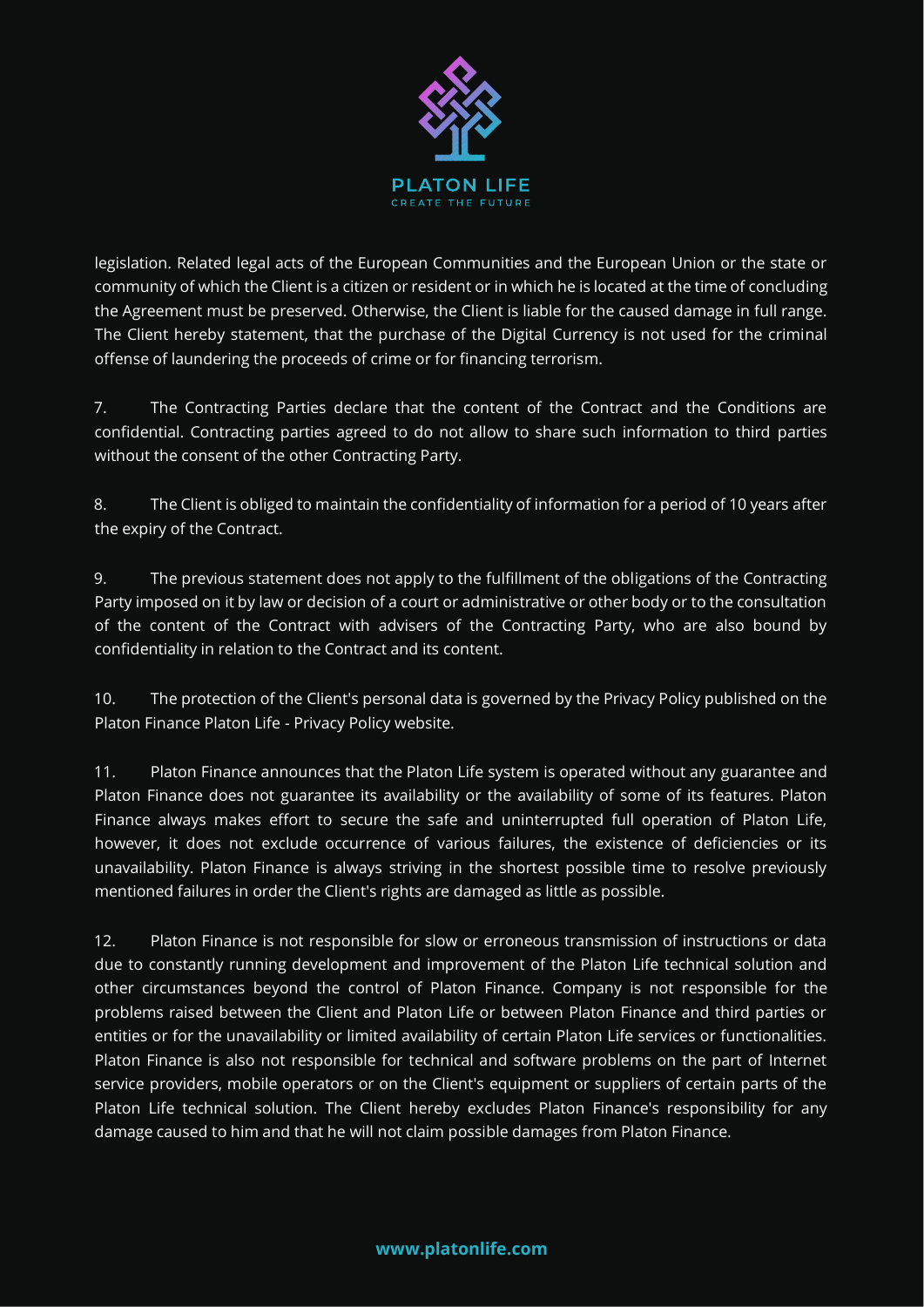

## **TITLE V.**

## **USER ACCOUNT CANCELLATION**

- 1. The Client's account in Platon Life can be every time cancelled by Platon Finance without giving a reason. Platon Finance is required to inform the Client about the cancellation of the account. The Client must be allowed to transfer the Digital Currency owned by him to the account specified by him. Further digital currency management must be ensured. Non-delivery or theft of the Digital Currency sent to the account specified by the Client, does not fall under Platon Finance responsibilities.
- 2. The Client is entitled to terminate the Contract at any time and request Platon Finance to cancel the account in Platon Finance.
- 3. Termination of the Contract is submitted by the User in the Platon Life portal interface. The termination of the Account will be executed until 30 days from the termination of the Contract by the Client. This is executed automatically from The Platon Finance side.
- 4. Platon Finance deletes from the database all data regarding the Client in case all circumstances regarding the termination were complied. The data important for the assertion of a receivable from the Client (especially according to the previous point), or for other legal reasons could be temporarily kept in Platon Finance database.
- 5. The termination or cancellation of this Contract does not exclude the right to damages, contractual penalties or provisions relating to those rights and obligations, the nature of which implies that they should continue after the termination of the Contract upon notice. Still persists the obligation to provide monetary benefits provided before the withdrawal takes effect and due to the arbitration clause. The law enforcement authorities can send Platon Finance the requirement, where they ask to block the Digital Currency or completely terminate the Client´s account. Main reasons are suspicion of committing the crime of money laundering and terrorist financing.
- 6. The account may be canceled (closed) when there are no funds for more than 90 days.
- 7. If the Client has financial obligations to Platon Finance for other services provided at the time of withdrawal from the Contract and Platon Finance must also return the funds to the Client the following applies: Firstly, the Client's financial obligations to Platon Finance will be paid preferentially and subsequently the funds will be sent to the Client from the Platon Finance side.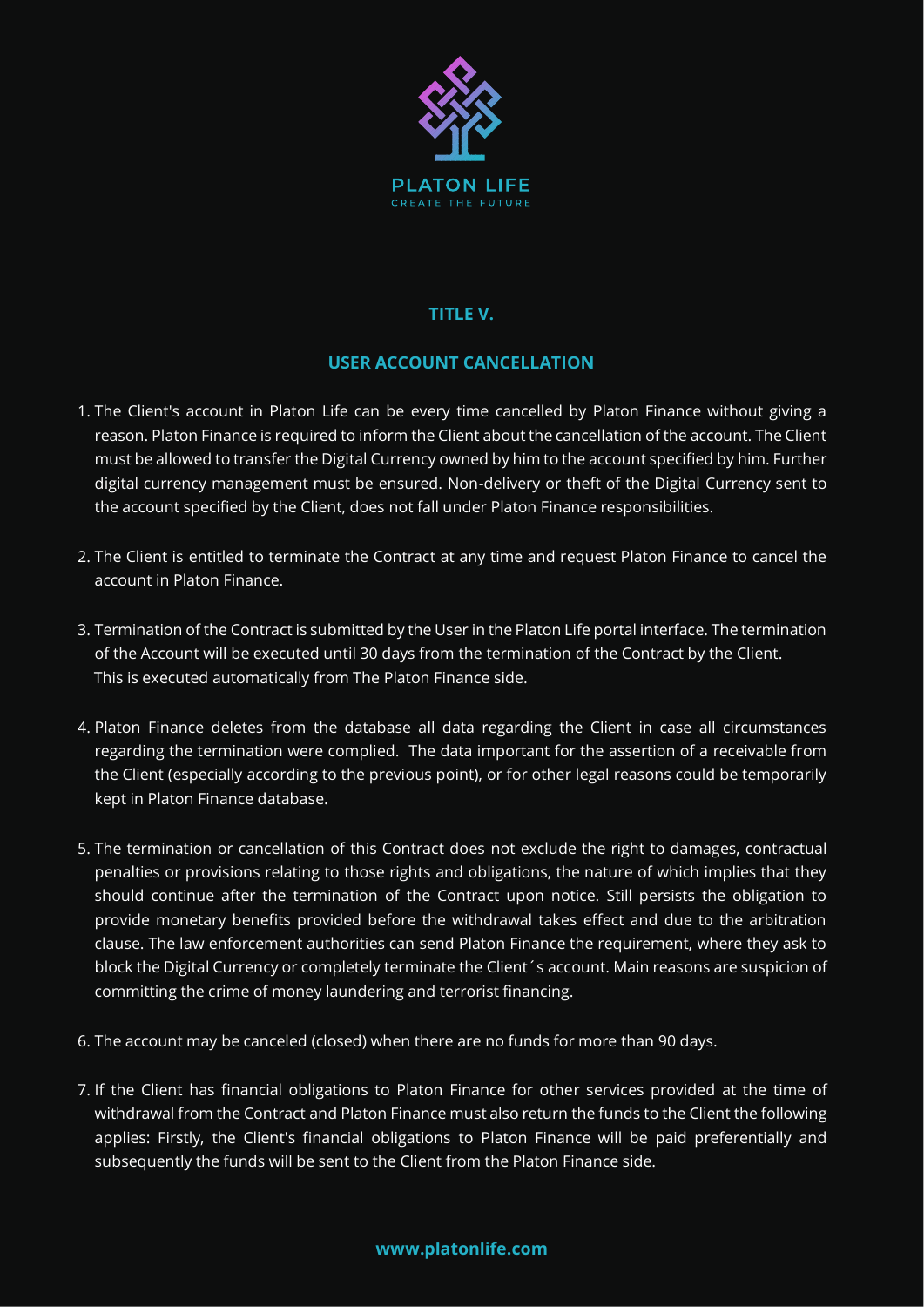

## **TITLE VI.**

# **COPYRIGHT**

1. The Platon Finance website, including Platon Life, is an author's work related to the meaning of Act No. 121/2000 Coll., The Copyright Act, as amended (hereinafter referred to as the "Copyright Act"). Platon Finance is the authorized tenant of the license that applies to Platon Life.

2. Platon Finance is the exclusive owner of the Platon Finance Website. Without Platon Finance permission is strictly forbidden to store, modify, distribute the Content of Platon Finance website, even dispense other property rights to it.

3. The owner of the Platon Life trademark is PlatonFinance OÜ. Without the express consent of the person in charge is strictly forbidden to use this trademark in any way. Platon Finance is entitled to use this trademark in accordance with mutual agreement with PlatonFinance OÜ.

# **TITLE VII.**

## **FINAL ESTABLISHMENTS**

1. Applicable law. Some parts are not regulated by the Contract, but the relevant provisions of the valid legal regulations of the Czech Republic complete the contractual relations arising from the Contract.

2. Dispute resolution. The competent court in the Czech Republic is dealing with all disputes arising from legal relations arising under the Contract or related to the Contract, including disputes concerning the validity, interpretation and termination of the Contract. The Contracting Parties agreed by signature with this point.

3. Separability. If any statement of the Contract proves to be invalid or ineffective in whole or in part, such invalidity or ineffectiveness never results in the invalidity or ineffectiveness of the other statements of the Contract.

The Contracting Parties commit to replace the invalid or ineffective statement without delay with a new statement, which is valid, effective and executable. New statement must correspond as closely as possible to the purpose and function of the original statement.

4. Priority. The Statements of the Contract shall apply preferably in the case of a conflict between the Contract statements and the dispositive statements of the legal regulations of the valid legal order of the Czech Republic. The statements of the Contract shall apply and the statements of the Czech